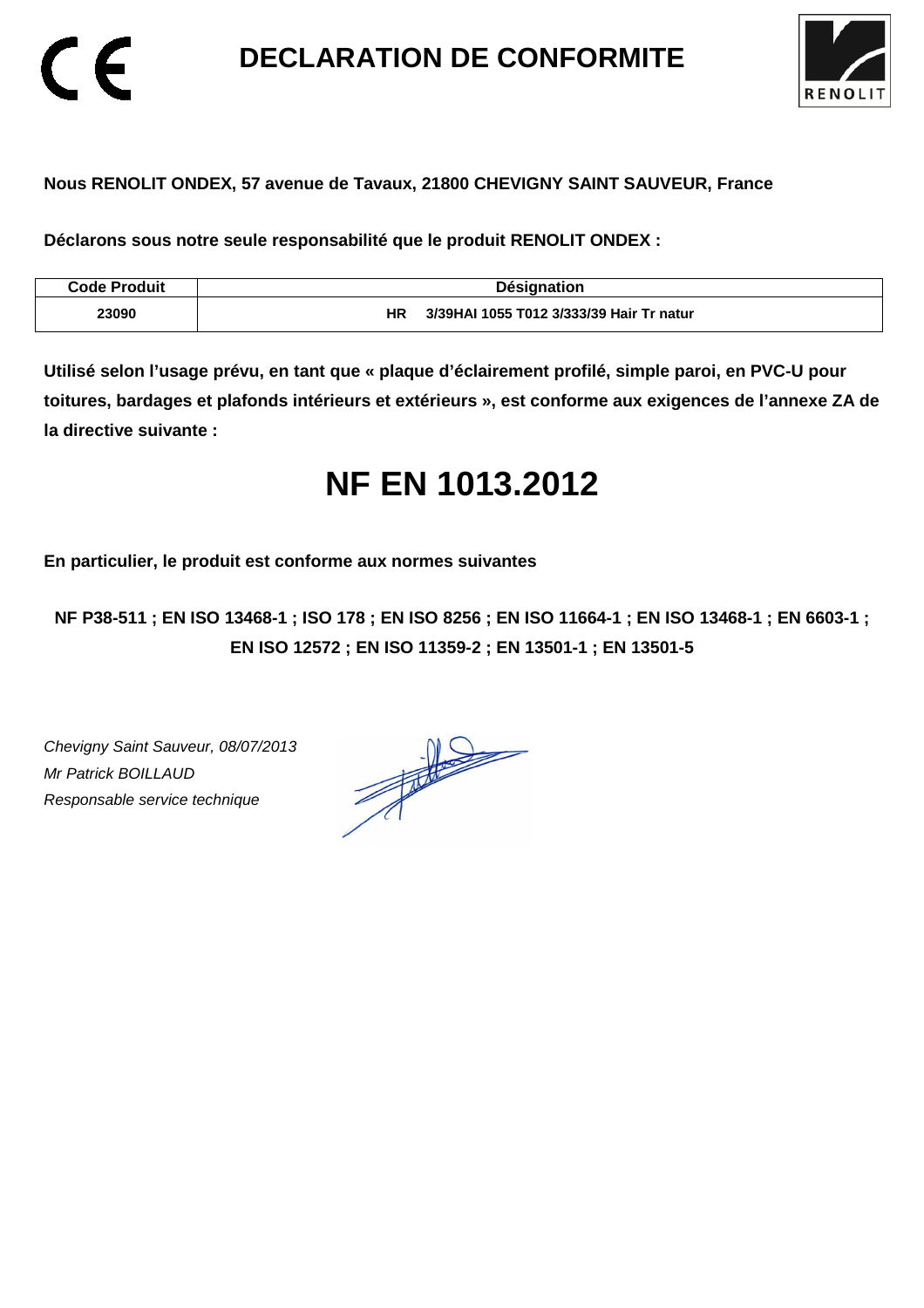

#### -**1. CODE D'IDENTIFICATION UNIQUE DU PRODUIT : 23090**

#### **2. DESIGNATION DU PRODUIT : HR 3/39HAI 1055 T012 3/333/39 Hair Tr natur**

| Couleur                | Pas d'ondulation<br>et profondeur | Largeur utile | <b>Epaisseur nominale</b> | Type de matériau         | Masse nominale |
|------------------------|-----------------------------------|---------------|---------------------------|--------------------------|----------------|
| Translucide<br>naturel | 3/333/39<br><b>Haironville</b>    | 1000 mm       | 1.20 mm                   | <b>PVC NP Bi-orienté</b> | 1.90 kg/ $m2$  |

- **3. USAGE PREVU DU PRODUIT : Plaque d'éclairement profilée, simple paroi, en PVC-U pour toitures, bardages et plafonds intérieurs et extérieurs**
- **4. FABRICANT ET COORDONNEES : RENOLIT ONDEX 57 Avenue de Tavaux 21800 Chevigny-Saint-Sauveur France - Tel : +33 (0) 3 80 46 80 01**
- **5. MANDATAIRE DU FABRICANT :** Non concerné
- **6. SYSTEME D'EVALUATION ET DE VERIFICATION DE LA CONSTANTE DES PERFORMANCES DU PRODUIT :** Système 3
- **7. PRODUIT COUVERT PAR UNE NORME HAMRONISEE :** EN 1013 : 2012
- **8. EVALUATION TECHNIQUE EUROPEENNE :** Non concerné
- **9. PERFORMANCES DECLAREES selon les Spécifications Techniques Harmonisées EN 1013 :**

| <b>Caractéristiques essentielles</b>                                                               | <b>Performances</b>                      |
|----------------------------------------------------------------------------------------------------|------------------------------------------|
| Tolérance Dimensionnelle                                                                           | Conforme                                 |
| Perméabilité à l'eau/à l'air                                                                       | Conforme                                 |
| Facteur de transmission lumineuse (NF P38-511)                                                     | 54%                                      |
| Résistance Mécanique / fléchissement de la plaque                                                  | <b>PND</b>                               |
| Résistance en flexion (ISO 178)                                                                    | <b>101 MPA</b>                           |
| Module d'élasticité en flexion (ISO 178) E                                                         | 4000 MPA                                 |
| Coefficient de rigidité E.t <sup>3</sup>                                                           | 6.9 N.m                                  |
| Résistance au choc traction (EN ISO 8256)                                                          | 1500 $kJ/m2$                             |
| Variation de l'indice de jaunissement après vieillissement artificiel(EN ISO 11664-1)              | $-15(40)$                                |
| Variation du facteur de transmission lumineuse après vieillissement artificiel<br>(EN ISO 13468-1) | 2% (A0)                                  |
| Variation de la résistance en flexion/traction après vieillissement artificiel<br>(EN ISO 8256)    | ≤10% (A0)                                |
| Résistance choc d'un corps dur de faibles dimensions (EN 6603-1)                                   | Conforme                                 |
| Résistance choc d'un corps mou grandes dimensions (XP 38-506-1999) Test 1200J                      | Conforme                                 |
| Perméabilité à la vapeur d'eau (EN ISO 12572)                                                      | $0.8 \times 10^{-5}$ mg/(m-h-Pa)         |
| Dilatation thermique linéique (EN ISO 11359-2)                                                     | 67 x 10 <sup>-6</sup> (K <sup>-1</sup> ) |
| Réaction feu (EN 13501-1)                                                                          | B s1 d0                                  |
| Performance feu extérieur (EN 13501-5)                                                             | Ftoit (non testé)                        |
| Emission de substances dangereuses                                                                 | <b>PND</b>                               |
| Résistance aux fixations                                                                           | Avis Technique 5/12-2311                 |

#### **10. Les performances du produit identifié aux points 1 et 2 sont conformes aux performances déclarées indiquées au point 9. La présente déclaration des performances est établie pour la seule responsabilité du fabricant identifié au point 4.**

Signé pour le fabricant et en son nom par Patrick BOILLAUD – Responsable Service Technique<br>Chevigny-Saint-Sauveur, le 08 Juillet 2013<br> **Chevigny-Saint-Sauveur, le 08 Juillet 2013 Chevigny-Saint-Sauveur, le 08 Juillet 2013**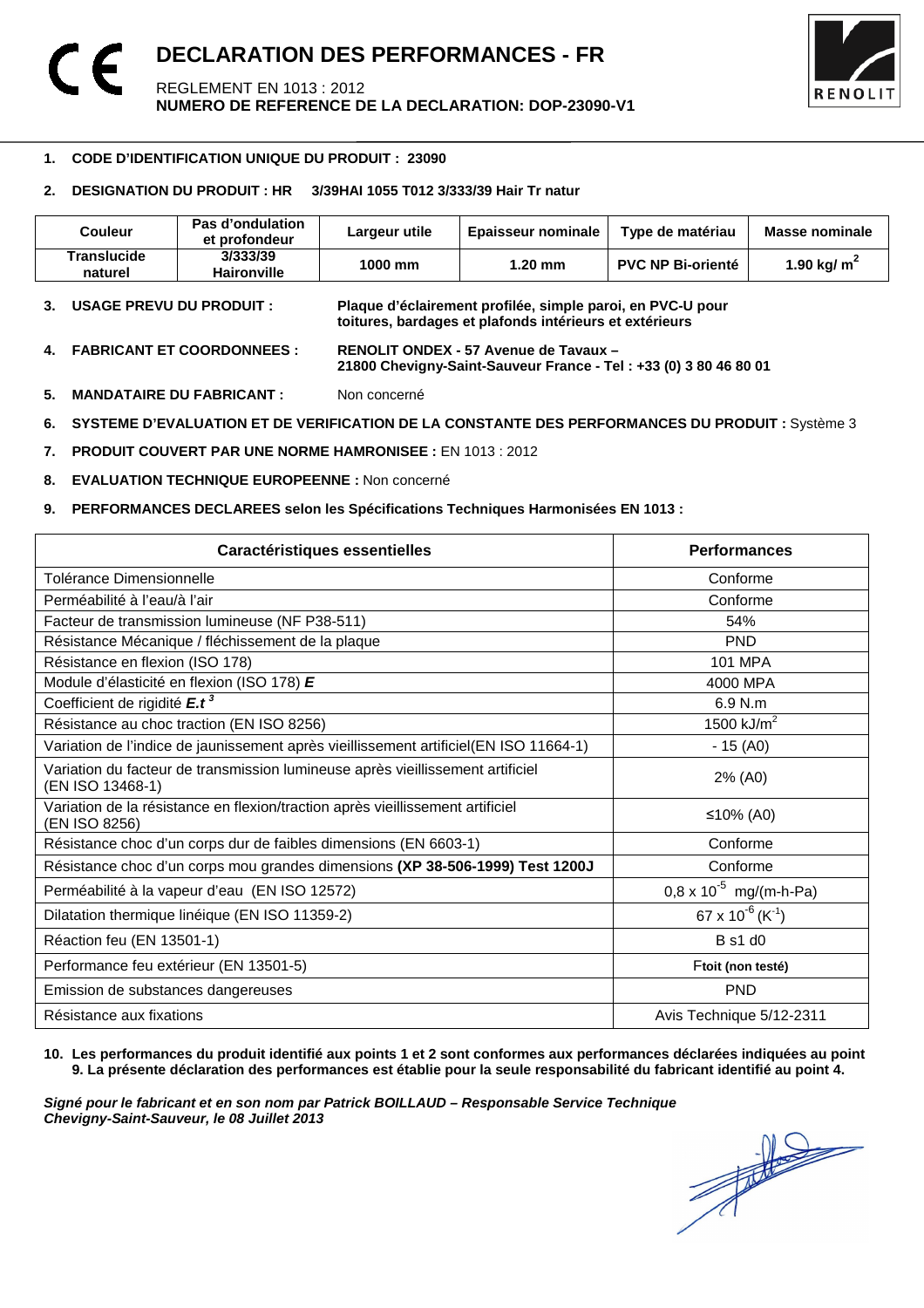## **KONFORMITATSERKLARUNG**



### **Wir RENOLIT ONDEX, 57 avenue de Tavaux, 21800 CHEVIGNY SAINT SAUVEUR, France**

**Erklären unter unserer alleinigen Verantwortung, dass das mit dem RENOLIT ONDEX Produkt:** 

| Produktnummer | <b>Benzeichnung</b>                             |
|---------------|-------------------------------------------------|
| 23090         | 3/39 HAI 1055 T012 3/333/39 Hair Tr natur<br>HR |

**den grundlegenden Anforderungen der folgenden Richtlinien entspricht, wenn es nach den Anweisungen des Herstellers bestimmungsgemäss verwendet wird: "Lichtdurchlässige, einschalige, profilierte Platten aus PVC-U für Innen- und Außenanwendungen an Dächern, Wänden und Decken" in Anhang ZA:** 

# **NF EN 1013.2012**

**Insbesondere entspricht es den folgenden Normen** 

**NF P38-511 ; EN ISO 13468-1 ; ISO 178 ; EN ISO 8256 ; EN ISO 11664-1 ; EN ISO 13468-1 ; EN 6603-1 ; EN ISO 12572 ; EN ISO 11359-2 ; EN 13501-1 ; EN 13501-5**

Chevigny Saint Sauveur, 08/07/2013 Mr Patrick BOILLAUD Leiter der technischen Abteilung

 $\epsilon$ 

 $\frac{1}{\sqrt{2}}$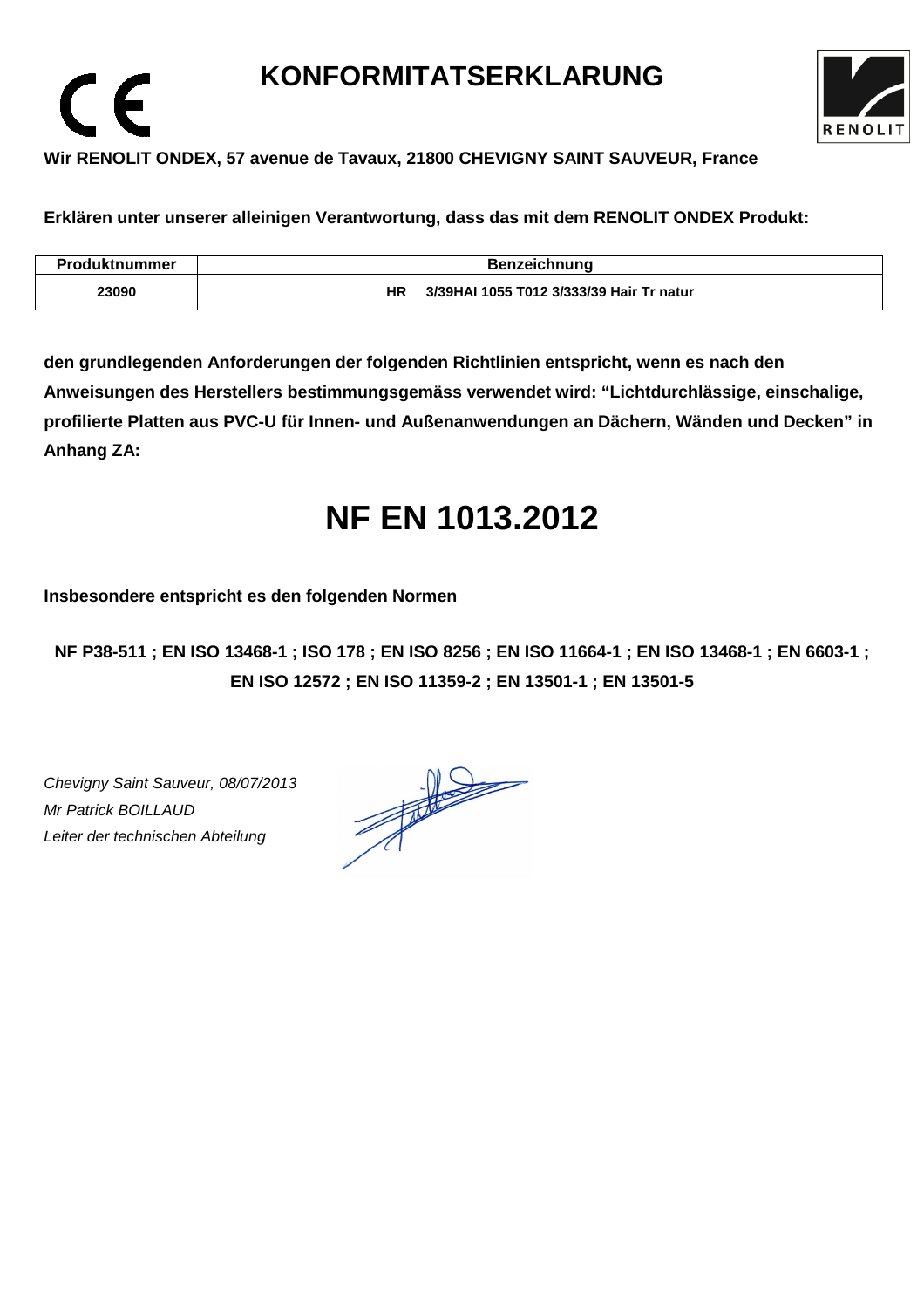### **LEISTUNGSERKLÄRUNG - DE**  NORM EN 1013 : 2012 **REFERENZNUMMER DER EKLÄRUNG: DOP-23090-V1**



#### **1. EINZIGER IDENTIFIKATIONSCODE DES PRODUKTES: 23090**

#### **2. PRODUKTBEZEICHNUNG: HR 3/39HAI 1055 T012 3/333/39 Hair Tr natur**

| Farbe                | <b>Rippenbreite der Wellung</b><br>und Profilhöhe | <b>Baubreite</b> | Dicke (mm) | Materialtyp                                       | Nenn-<br>Flächengewicht |
|----------------------|---------------------------------------------------|------------------|------------|---------------------------------------------------|-------------------------|
| transparent<br>natur | 3/333/39 Haironville                              | 1000 mm          | $1.20$ mm  | biaxial gerecktes<br>Hart-PVC ohne<br>Weichmacher | 1.90 kg/ $m2$           |

**3. VORGESEHENE VEWENDUNGSZWECKE: Lichtdurchlässige, einschalige, profilierte Platten aus PVC-U**  für Innen- und Außenanwendungen an Dächern, Wänden und Decken

**4. HERSTELLER UND ANSCHFRIFT: RENOLIT ONDEX - 57 Avenue de Tavaux - 21800 Chevigny-Saint-Sauveur Frankreich - Tel : +33 3 80 46 80 01** 

- **5. BEVOLLMÄCHTIGTER DES HERSTELLERS:** Nicht zutreffend
- **6. SYSTEM ZUR BEWERTUNG UND ÜBERPRÜFUNG DER LEISTUNGSBESTÄNDIGKEIT:** System 3
- **7. FÜR DIESES PRODUKT GILT DIE HARMONISIERTE NORM:** EN 1013 : 2012
- **8. EUROPÄISCHE TECHNISCHE BEWERTUNG:** Nicht zutreffend
- **9. ERKLÄRTE LEISTUNGEN gemäß harmonisierten technischen Spezifikation EN 1013:**

| <b>Wesentliche Eigenschaften</b>                                                                    | Leistungen                               |  |
|-----------------------------------------------------------------------------------------------------|------------------------------------------|--|
| Maßtoleranzen                                                                                       | <b>Bestanden</b>                         |  |
| Wasser-/Luftdurchlässigkeit                                                                         | <b>Bestanden</b>                         |  |
| Lichttransmissionsgrad (NF P38-511)                                                                 | 54%                                      |  |
| Biege-/Zugfestigkeit (EN ISO 178)                                                                   | <b>PND</b>                               |  |
| Biegespannung (ISO 178)                                                                             | <b>101 MPA</b>                           |  |
| Biege-Elastizitätsmodul (ISO 178) E                                                                 | 4000 MPA                                 |  |
| Steifheitsfaktor E.t <sup>3</sup>                                                                   | 6.9 N.m                                  |  |
| Zug- Schlagfestigkeit (EN ISO 8256)                                                                 | 1500 $kJ/m2$                             |  |
| Änderung des Gelbwertes nach der künstlichen Alterung (EN ISO 11664-1 ou<br>EN ISO 11664-2)         | $-15(40)$                                |  |
| Änderung des Lichttransmissionsgrades nach der künstlichen Alterung, (EN<br>ISO 13468-1 ou 13468-2) | 2% (A0)                                  |  |
| Änderung der Biege-/Zugfestigkeit nach der künstlichen Alterung, (EN ISO 178)                       | ≤10% (A0)                                |  |
| Schlagbeanspruchung durch kleinen, harten Körper (EN 6603-1)                                        | <b>Bestanden</b>                         |  |
| Schlagbeanspruchung durch großen, weichen Körper                                                    | <b>PND</b>                               |  |
| Wasserdampfdurchlässigkeit (EN ISO 12572)                                                           | $0.8 \times 10^{-5}$ mg/(m-h-Pa)         |  |
| Lineare thermische Ausdehnung (EN ISO 11359-2)                                                      | 67 x 10 <sup>-6</sup> (K <sup>-1</sup> ) |  |
| Klasse des Brandverhaltens (EN 13501-1)                                                             | <b>B</b> s1 d0                           |  |
| Klasse des Brandverhaltens von außen (EN 13501-5)                                                   | F Dach (nicht getestet)                  |  |
| Freisetzung gefährlicher Stoffe                                                                     | <b>PND</b>                               |  |
| Beständigkeit gegenüber Befestigungen                                                               | Zulassung Z 14.4. 1-4                    |  |

#### **10. Die Leistungen des Produktes gemäß den Nummern 1 und 2 entspricht den erklärten Leistungen nach Nummer 9. Verantwortlich für die Erstellung der Leistungserklärung ist allein der Hersteller gemäß Nummer 4.**

**Unterzeichnet für den Hersteller und im Namen des Herstellers durch Patrick BOILLAUD – Leiter der technischen Abteilung Chevigny-Saint-Sauveur, den 08. Juli 2013**

 $\frac{1}{\sqrt{2}}$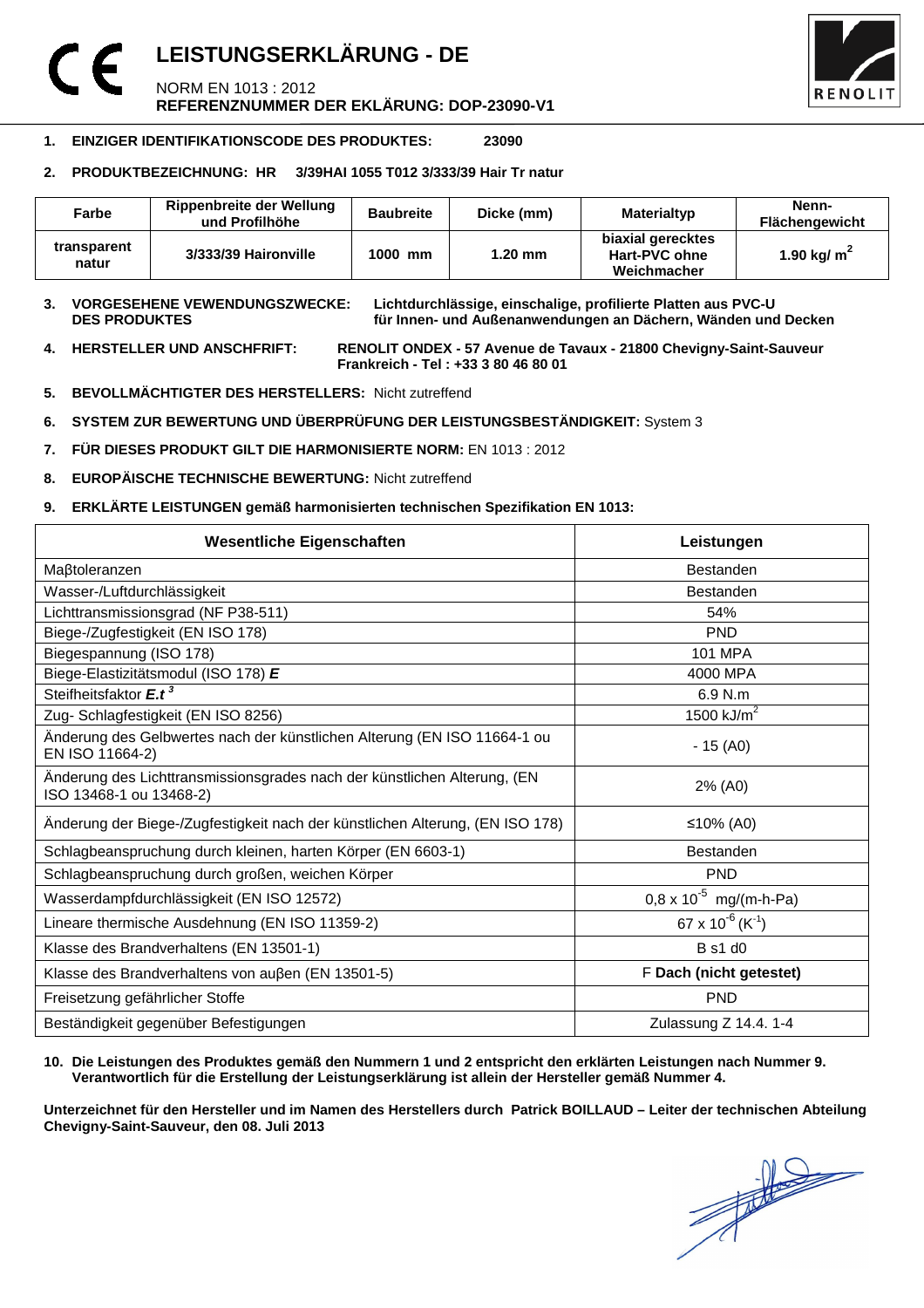### **DECLARATION OF CONFORMITY**



### **We RENOLIT ONDEX, 57 avenue de Tavaux, 21800 CHEVIGNY SAINT SAUVEUR, France**

**Declare under our sole responsability that the RENOLIT ONDEX product:** 

| <b>Product Code</b> | <b>Designation</b>                             |
|---------------------|------------------------------------------------|
| 23090               | 3/39HAI 1055 T012 3/333/39 Hair Tr natur<br>ΗR |

**When used according to its instruction as, "light transmitting single skin profiled PVC-U sheet for internal and external roofs, walls and ceilings", complies with the essential requirements of the following directive in ZA Annex:** 

# **NF EN 1013.2012**

**In particular it complies with the following standards** 

**NF P38-511 ; EN ISO 13468-1 ; ISO 178 ; EN ISO 8256 ; EN ISO 11664-1 ; EN ISO 13468-1 ; EN 6603-1 ; EN ISO 12572 ; EN ISO 11359-2 ; EN 13501-1 ; EN 13501-5**

Chevigny Saint Sauveur, 08/07/2013 Mr Patrick BOILLAUD Technical services manager

CE

 $\frac{1}{\sqrt{2}}$